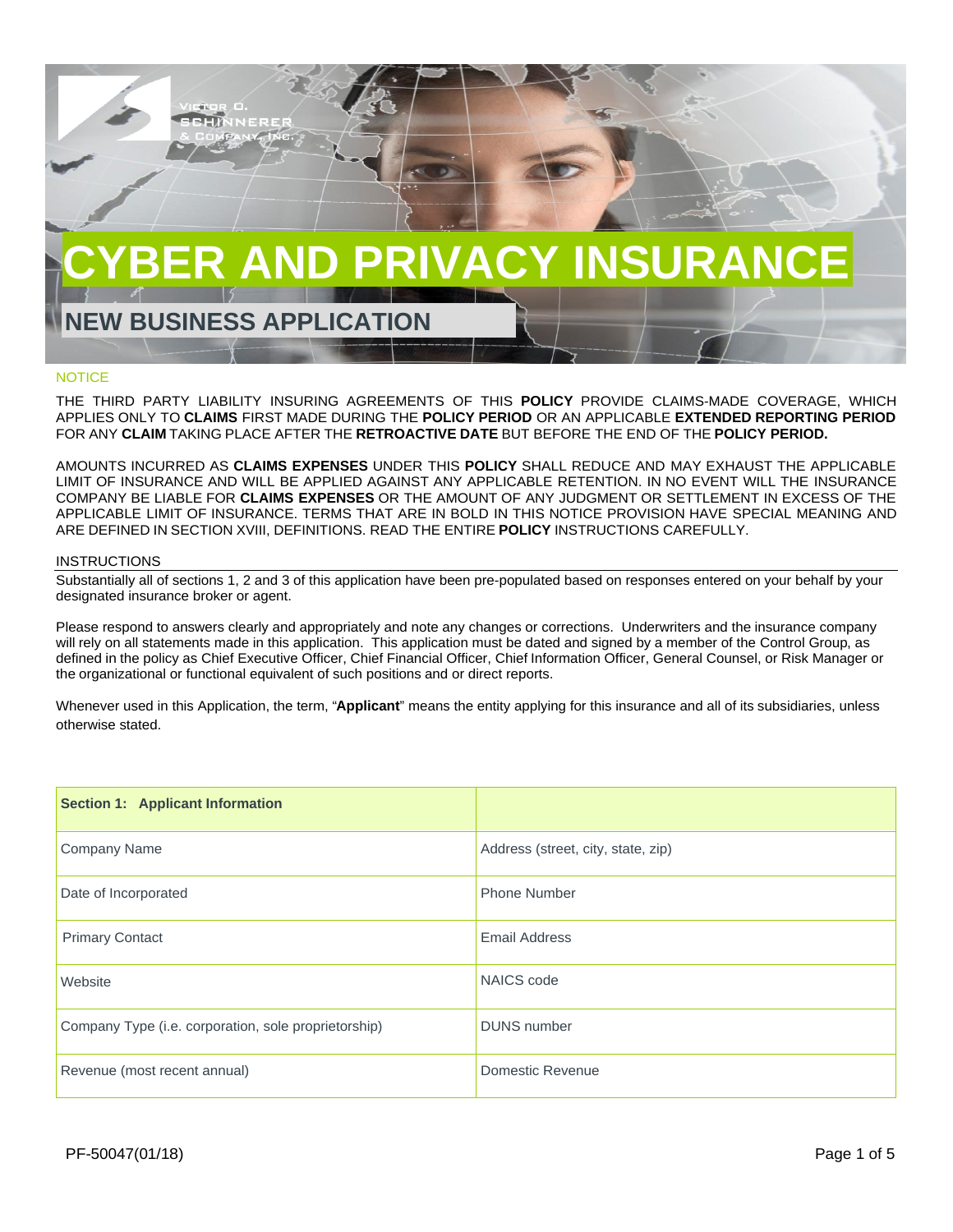Total Revenue **International Revenue** 

Number of employees **Number of locations** 

# **Note any changes or corrections to Applicant Information**

|                                 | Section 2: Applicant Confirmation                                                                                                                                                                                                                                                                                                                                                                                                                                                                                                                                                                                                      |  |
|---------------------------------|----------------------------------------------------------------------------------------------------------------------------------------------------------------------------------------------------------------------------------------------------------------------------------------------------------------------------------------------------------------------------------------------------------------------------------------------------------------------------------------------------------------------------------------------------------------------------------------------------------------------------------------|--|
|                                 | 1. Does the Applicant identified in Section 1 maintain directly or indirectly, more than 2 million records?                                                                                                                                                                                                                                                                                                                                                                                                                                                                                                                            |  |
| $\lceil \ \rceil$ Yes           | Note: records are defined as the below information on employees, retirees, customers, partners and other third parties<br>for whom the Applicant is responsible for securing, including Personal Information that is secured by third parties<br>under contract with the applicant. Note, multiple records or types of Personal Information relating to the same unique<br>individual person or organization should be considered a single record:                                                                                                                                                                                     |  |
| $[$ $]$ No                      | Government identification numbers (e.g. social security or driver's license numbers)<br>a.<br>Credit card numbers, debit card numbers or other financial account numbers<br>b.<br>Healthcare or medical records<br>C.<br>Confidential corporate information of others (e.g. information under NDA, M&A information)<br>d.                                                                                                                                                                                                                                                                                                              |  |
|                                 | Other privacy or sensitive information not identified in $a - d$ above<br>e.                                                                                                                                                                                                                                                                                                                                                                                                                                                                                                                                                           |  |
| [ ] Yes<br>$[$ $]$ No           | Does the Applicant identified in Section 1 directly operate or perform any of the following:<br>2.<br>health exchanges, accreditation service, cryptocurrency exchange, adult activities, gambling/casinos, collection<br>agencies, credit bureaus, credit card processing, payment processing, mobile payment provider, online<br>brokers/dealers, data brokers, data aggregators (sole purpose), information exchanges, online gaming, search<br>engines, social networking sites (as operations), utility(ies), college/university(ies), technology providers (i.e. software<br>companies, IT security companies, cloud providers)? |  |
|                                 | 3. Does the Applicant currently purchase Cyber Liability Insurance?                                                                                                                                                                                                                                                                                                                                                                                                                                                                                                                                                                    |  |
| $[$ $]$ Yes<br>$[$ ] No         | If Yes, please provide details of the incumbent carrier:                                                                                                                                                                                                                                                                                                                                                                                                                                                                                                                                                                               |  |
|                                 | <b>Carrier Name:</b><br><b>Retroactive Date:</b>                                                                                                                                                                                                                                                                                                                                                                                                                                                                                                                                                                                       |  |
| $\lceil$   Yes<br>$\lceil$   No | 4. Do any members of the Control Group (Chief Executive Officer, Chief Financial Officer, Chief Information Officer,<br>General Counsel, or Risk Manager, or the organizational or functional equivalent of such positions, and their respective<br>direct reports) of the Applicant identified in Section 1 have knowledge of any act, error or omission that might reasonably<br>be expected to give rise to a claim under the proposed policy?                                                                                                                                                                                      |  |
| $\lceil$   Yes                  | 5. Has the applicant identified in Section 1, had any claim for which coverage would apply under this proposed<br>coverage in the last 5 years.                                                                                                                                                                                                                                                                                                                                                                                                                                                                                        |  |
| $[$ ] No                        | If Yes, please provide details including the date of loss, date of service, demand amount, circumstance and alleged<br>wrongful acts, plaintiff and service provided. Please note that this does not constitute the reporting of a claim or incident<br>and any claims or incidents should be reported in accordance with the terms of the expiring policy.                                                                                                                                                                                                                                                                            |  |

|       | Section 3: Funds Transfer                                                                                                                                                          |
|-------|------------------------------------------------------------------------------------------------------------------------------------------------------------------------------------|
| I INo | [] Yes   Does the Applicant identified in Section 1 accept funds transfer instructions from clients over the telephone, email, text<br>message or similar method of communication? |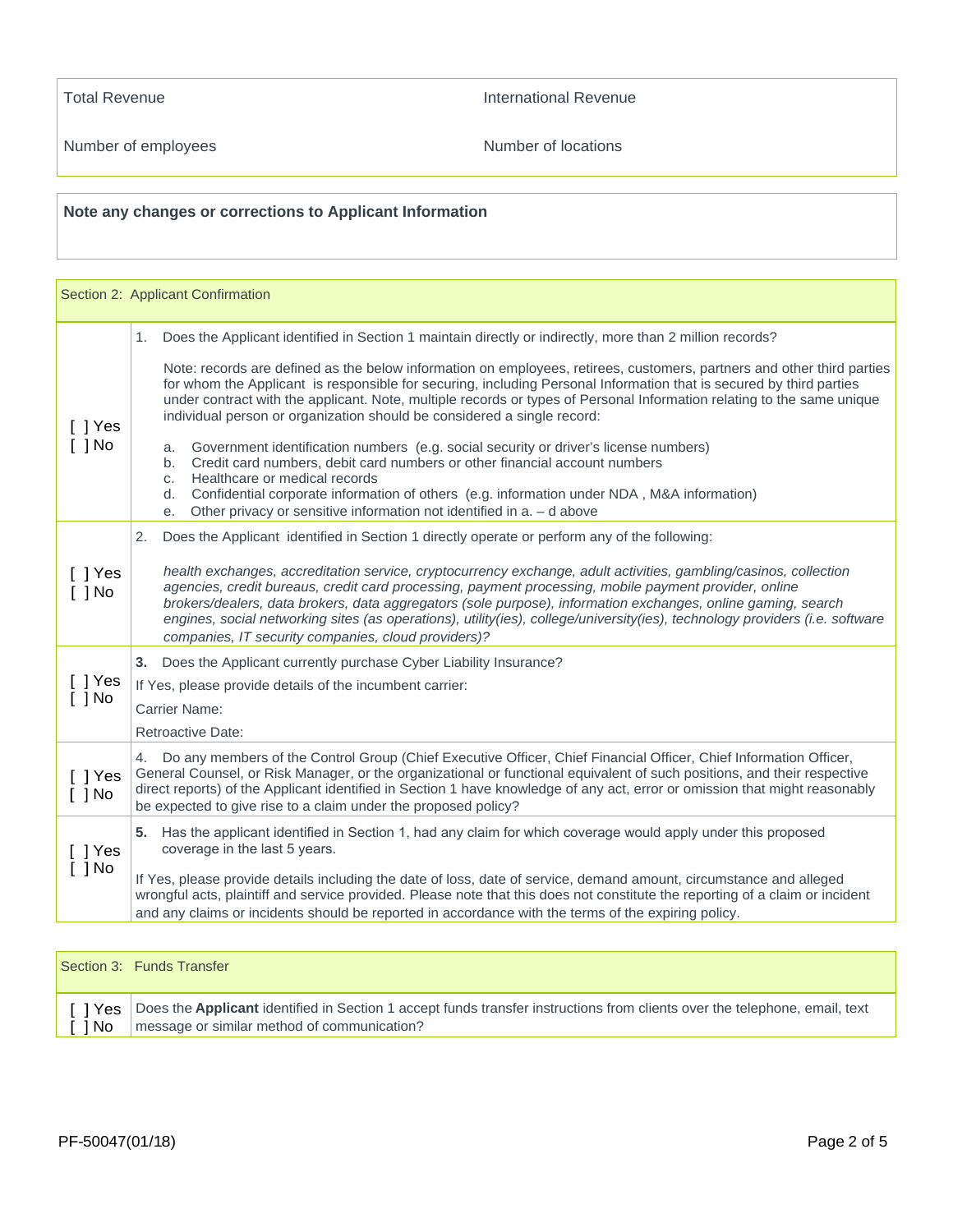| 1 No  | [] Yes   If Yes, prior to complying with the instruction, do you authenticate such instructions by calling the customer?                                                                            |
|-------|-----------------------------------------------------------------------------------------------------------------------------------------------------------------------------------------------------|
| I INo | T 1 Yes   Does the Applicant identified in Section 1 verify all vendor/supplier bank accounts by a direct call to the receiving bank,<br>prior to being established in the accounts payable system? |

|                                                          | <b>Section 4: Regulatory Compliance</b>                                                                                                             |
|----------------------------------------------------------|-----------------------------------------------------------------------------------------------------------------------------------------------------|
| I I Yes<br>$\lceil$   No<br>N/A                          | Does the Applicant's Website, Computer System, or telephone system request and capture any Payment Card<br>information?                             |
| [ ] Yes<br>$\lceil$ $\rceil$ No<br>$\lceil$ $\lceil$ N/A | Is the Applicant compliant and self attested to be PCI compliant within the last 12 months?                                                         |
| [ ] Yes<br>$\lceil$ 1 No<br>1N/A                         | Does the Applicant's Website, Computer System, or telephone system request and capture medical records or<br>personal health information?           |
| $[$ ] Yes<br>[ ] No<br>$\lceil$ $\lceil$ N/A             | Is the <b>Applicant</b> compliant with HIPAA, HITECH Act and those with operations in California the Confidentiality of Medical<br>Information Act? |
| [ ] Yes<br>$\lceil$ $\rceil$ No<br>$\lceil$ $\lceil$ N/A | Does the <b>Applicant</b> provide consumer products or services?                                                                                    |
| $[$ ] Yes<br>1 No<br>N/A                                 | If so, is the Applicant compliant with the Fair Credit Reporting Act?                                                                               |

|                                                                                                                                                                                                                                     |    | <b>Section 5:</b> Additional Controls                                                                                                                                                                                                                                            |
|-------------------------------------------------------------------------------------------------------------------------------------------------------------------------------------------------------------------------------------|----|----------------------------------------------------------------------------------------------------------------------------------------------------------------------------------------------------------------------------------------------------------------------------------|
| Which of the following security practices does the Applicant utilize to ensure the confidentiality, integrity and availability of<br>company information systems and privacy information? Please check all that apply, as necessary |    |                                                                                                                                                                                                                                                                                  |
| [ ] Yes<br>$\lceil$ $\rceil$ No                                                                                                                                                                                                     | 1. | All data is encrypted when:<br>transmitted over public networks (e.g. the Internet),<br>stored on company assets (e.g. laptops, portable media, backup media, and databases), and<br>$\bullet$<br>stored with a 3rd party services (e.g. cloud).<br>$\bullet$                    |
| $[$ ] Yes<br>$[$ ] No                                                                                                                                                                                                               | 2. | Disaster recovery and business continuity plans are tested annually.                                                                                                                                                                                                             |
| $\lceil \ \rceil$ Yes<br>$[$ $]$ No                                                                                                                                                                                                 | 3. | Incident response plans for data breaches and business interruption have been established.                                                                                                                                                                                       |
| $[$ ] Yes<br>1 No                                                                                                                                                                                                                   |    | 4. User access processes are established that ensure the proper addition, deletion and modification of user accounts<br>and associated access rights.                                                                                                                            |
| [ ] Yes<br>$[$ $]$ No                                                                                                                                                                                                               | 5. | Reviews are performed at least annually of the company's third-party service providers to ensure they adhere to<br>company requirements for data protection.                                                                                                                     |
| $[$ ] Yes<br>$[$ $]$ No                                                                                                                                                                                                             |    | 6. Passwords are at least eight characters and contain both numeric and alphabetic characters.                                                                                                                                                                                   |
| $[$ ] Yes<br>$[$ ] No                                                                                                                                                                                                               | 7. | No software or hardware is in use that has been officially retired (i.e. considered "end-of-life") by the manufacturer<br>and manufacturer required software updates (e.g. patches, hotfixes) for known security vulnerabilities are<br>implemented per the manufacturer advice. |
| $\lceil \ \rceil$ Yes<br>$[$ $]$ No                                                                                                                                                                                                 | 8. | Security awareness training is required for all personnel so they are aware of their responsibilities for protecting<br>company information and systems.                                                                                                                         |
| $[$ $]$ Yes<br>] No                                                                                                                                                                                                                 | 9. | Facility entry controls limit and monitor physical access to data centers. IT infrastructure, etc.                                                                                                                                                                               |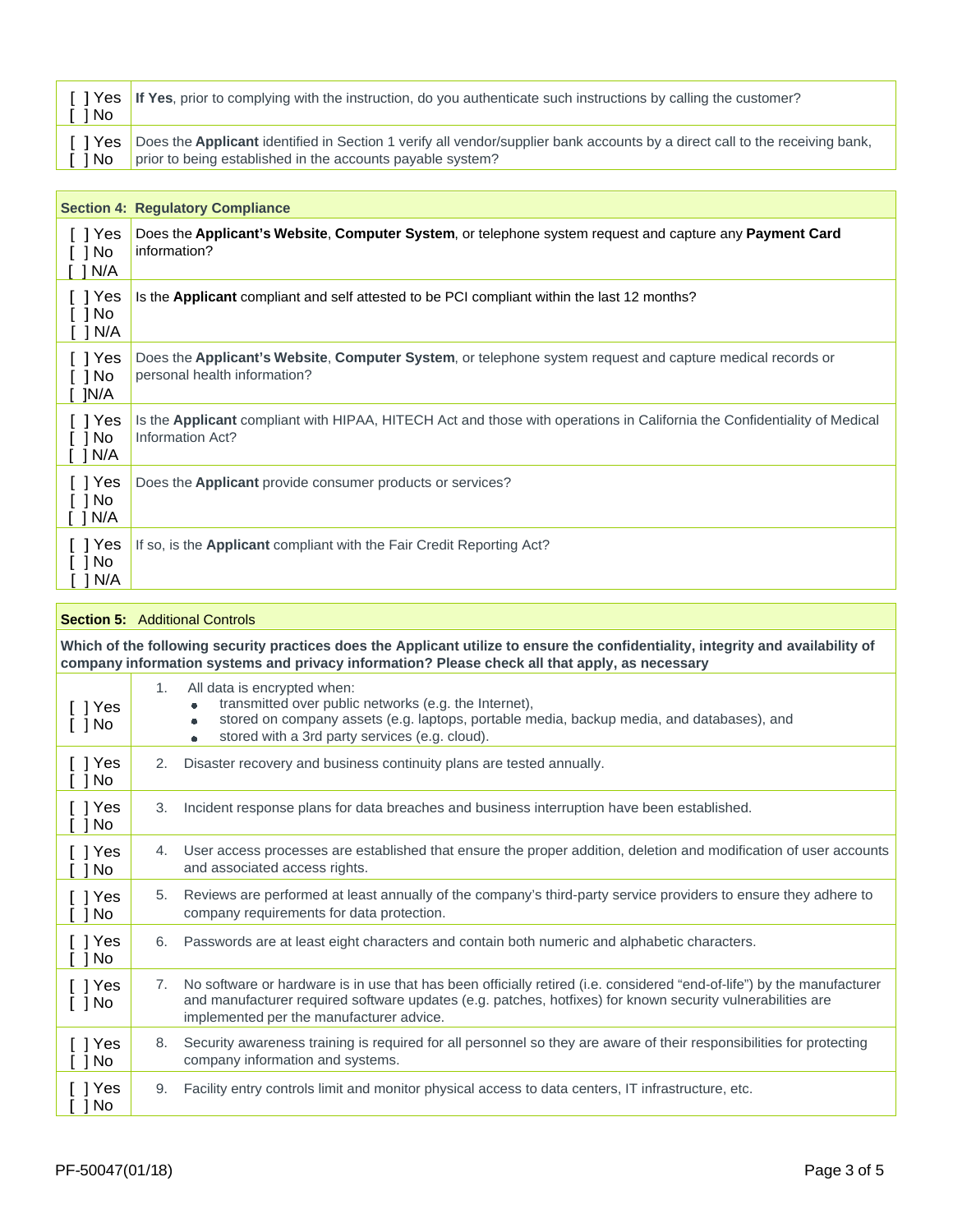## FRAUD WARNING STATEMENTSFRAUD WARNING STATEMENTS

The **Applicant's** submission of this Application does not obligate the underwriters or insurance company to issue, or the **Applicant** to purchase, a policy. The **Applicant** will be advised if the Application for coverage is accepted. The **Applicant** hereby authorizes the underwriters or insurance company to make any inquiry in connection with this Application.

#### **Notice to Arkansas, Minnesota, New Mexico and Ohio**

**Applicants:** Any person who, with intent to defraud or knowing that he/she is facilitating a fraud against an insurer, submits an application or files a claim containing a false, fraudulent or deceptive statement is, or may be found to be, guilty

of insurance fraud, which is a crime, and may be subject to civil fines and criminal penalties.

**Notice to Colorado Applicants:** It is unlawful to knowingly provide false, incomplete or misleading facts or information to an insurance company for the purpose of defrauding or attempting to defraud the company.

Penalties may include imprisonment, fines, denial of insurance and civil damages. Any insurance company or agent of an insurance company who knowingly provides false, incomplete, or misleading facts or information to a policy holder or claimant for the purpose of defrauding or attempting to defraud the policy holder or claimant with regard to a

settlement or award payable from insurance proceeds shall be reported to the Colorado Division of Insurance within the Department of Regulatory agencies.

**Notice to District of Columbia Applicants:** WARNING: It is a crime to provide false or misleading information to an insurer for the purpose of defrauding the insurer or any other person. Penalties include imprisonment and/or fines. In addition, an insurer may deny insurance benefits, if false information materially related to a claim was provided by the applicant.

**Notice to Florida Applicants:** Any person who knowingly and with intent to injure, defraud, or deceive any insurer files a statement of claim or an application containing any false, incomplete, or misleading information is guilty of a felony of the third degree.

**Notice to Kentucky Applicants:** Any person who knowingly and with intent to defraud any insurance company or other person files an application for insurance containing any materially false information or conceals, for the purpose of misleading, information concerning any fact material thereto commits a fraudulent insurance act, which is a crime.

**Notice to Louisiana and Rhode Island Applicants:** Any person who knowingly presents a false

or fraudulent claim for payment of a loss or benefit or knowingly presents false information in an application for insurance is guilty of a crime and may be subject to fines and confinement in prison.

# **Notice to Maine, Tennessee, Virginia and Washington**

**Applicants:** It is a crime to knowingly provide false, incomplete or misleading information to an insurance company for the purpose of defrauding the company. Penalties may include imprisonment, fines or a denial of insurance benefits.

**Notice to Alabama and Maryland Applicants:** Any person who knowingly or willfully presents a false or fraudulent claim for payment of a loss or benefit or who knowingly or willfully presents false information in an application for insurance is guilty of a crime and may be subject to fines and confinement in prison.

**Notice to New Jersey Applicants:** Any person who includes any false or misleading information on an application for an insurance policy is subject to criminal and civil penalties.

**Notice to Oklahoma Applicants:** WARNING: Any person who knowingly, and with intent to injure, defraud or deceive any insurer, makes any claim for the proceeds of an insurance policy containing any false, incomplete or misleading information is guilty of a felony.

**Notice to Oregon and Texas Applicants:** Any person who makes an intentional misstatement that is material to the risk may be found guilty of insurance fraud by a court of law.

**Notice to Pennsylvania Applicants:** Any person who knowingly and with intent to defraud any insurance company or other person files an application for insurance or statement of claim containing any materially false information or conceals for the purpose of misleading, information concerning any fact material thereto commits a fraudulent insurance act, which is a crime and subjects such person to criminal and civil penalties.

**Notice to New York Applicants:** Any person who knowingly and with intent to defraud any insurance company or other person files an application for insurance or statement of claim containing any materially false information, or conceals for the purpose of misleading, information concerning any fact material thereto, commits a fraudulent insurance act, which is a crime and shall also be subject to: a civil penalty not to exceed five thousand dollars and the stated value of the claim for each such violation